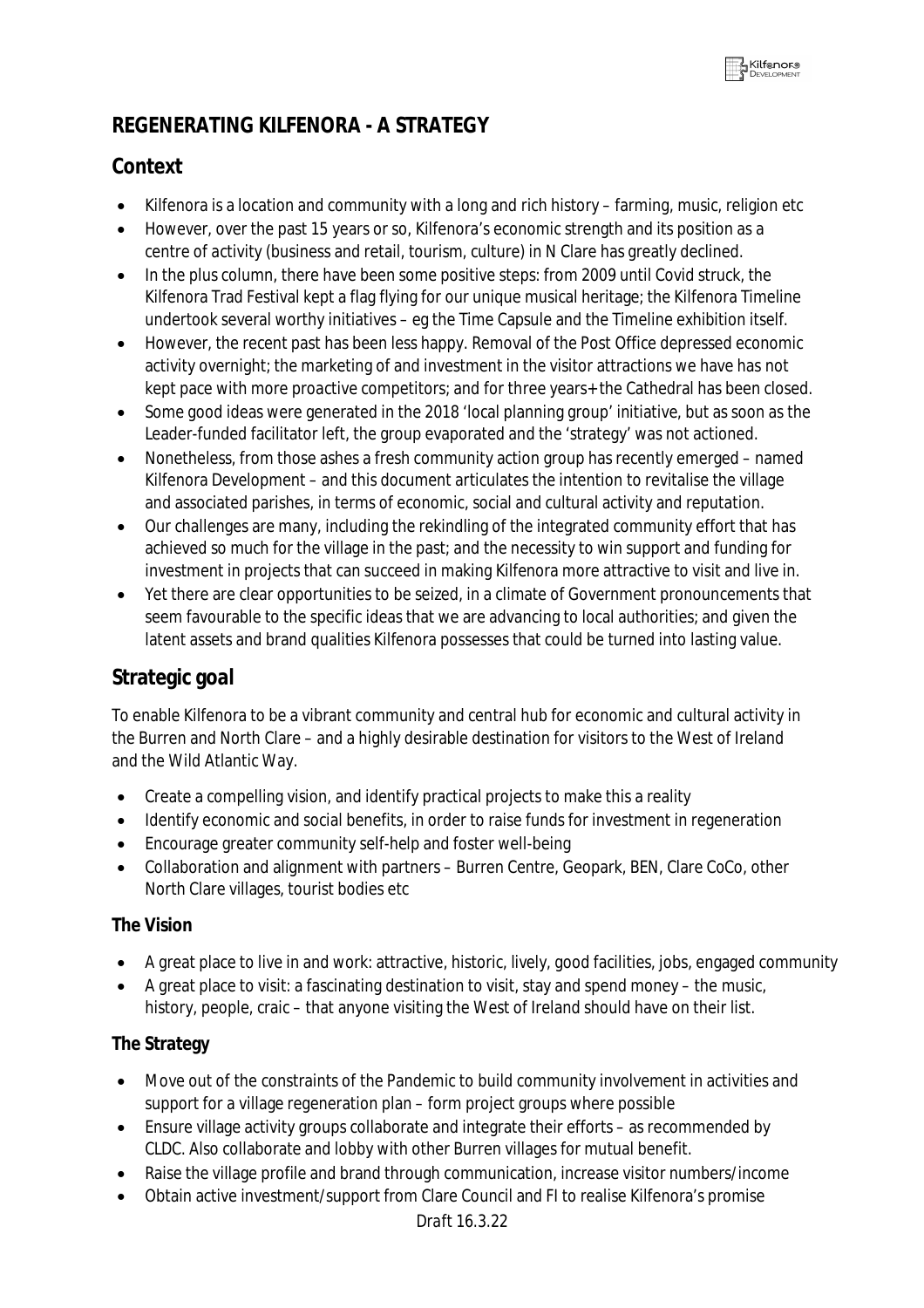## **Action areas – the ongoing plan**

#### *Overarching requirement – obtain CLDC/Council support for expert, detailed Master plan*

#### **1 Village appearance and amenities**

- *(i) Create a more attractive impact on entry into the village and its Square*
- Plants and flowers (building on recent grant-aided progress)
- Seating areas
- Tackle eyesores (inc old overhead wires) and Infrastructure maintenance inc pavements
- Field: public park and play area? (To make Kilfenora one of the most attractive villages in Ireland)

#### *(ii) Amenities*

- Ensure better communication esp through signage of reasons to stop and spend in Kilfenora
- To include shops (grocery, crafts), visitor attractions, tourist information, food/drink, picnic area(s), garage, e-charging point, re-cycling facilities (extend to plastics re-cycling), Post Point
- Obtain Council investment for sound infrastructure eg extended wi-fi, rubbish bins.
- Re-create Kilfenora Digital Hub Council to use vacant building to provide badly needed service

#### **2 Core attractions**

Kilfenora has a remarkable bank of historical and archaeological assets that have either not been actively promoted in recent years, or have not even been made known and accessible to visitors. The world needs to know about our triple claim – the City of the Crosses, the home of céili music and – in future – the 'village of the forts'. Increased footfall is essential to drive up village income.

#### *(i) Cathedral*

- Working with CoI on repair plan and re-opening
- Devise a management mechanism to address governance, marketing and income generation
- Improve signage directing visitors to West Entrance past shops and West Cross
- Disabled parking by West Entrance

*(ii) Crosses, Holy Well* – promote these as key attractions, biodiversity trail and seating maintenance

*(iii) Forts, castles, tombs* – plan to improve access to Doon, Tullaha, Ballykinvarga and other sites

*(iv) The best start point for Burren walkers and cyclists* – includes attraction factors such as Wellness, Faith/Spiritual tourism (Clare Camino); publicise a range of routes around Kilfenora, transport links

*(v) Visitor information signs:* an inner and outer village information sign; improved cycle route sign

And of course, working with the Burren Centre as an information point as well as attraction in itself – and provider of village walking tours.

### **3 Traffic and travel**

- Tackle excessive speeds and create safer space for walkers Council to move speed limit signs to edge of village housing, additional 'Slow – walkers' signs (already requested)
- Address poor village identification and directional signage (already requested)
- Maintain ample space for parking for independent travellers and local community events
- Remove bus congestion with drop/off pick up scheme in Square and create bus park in Vaughans Yard (already requested)